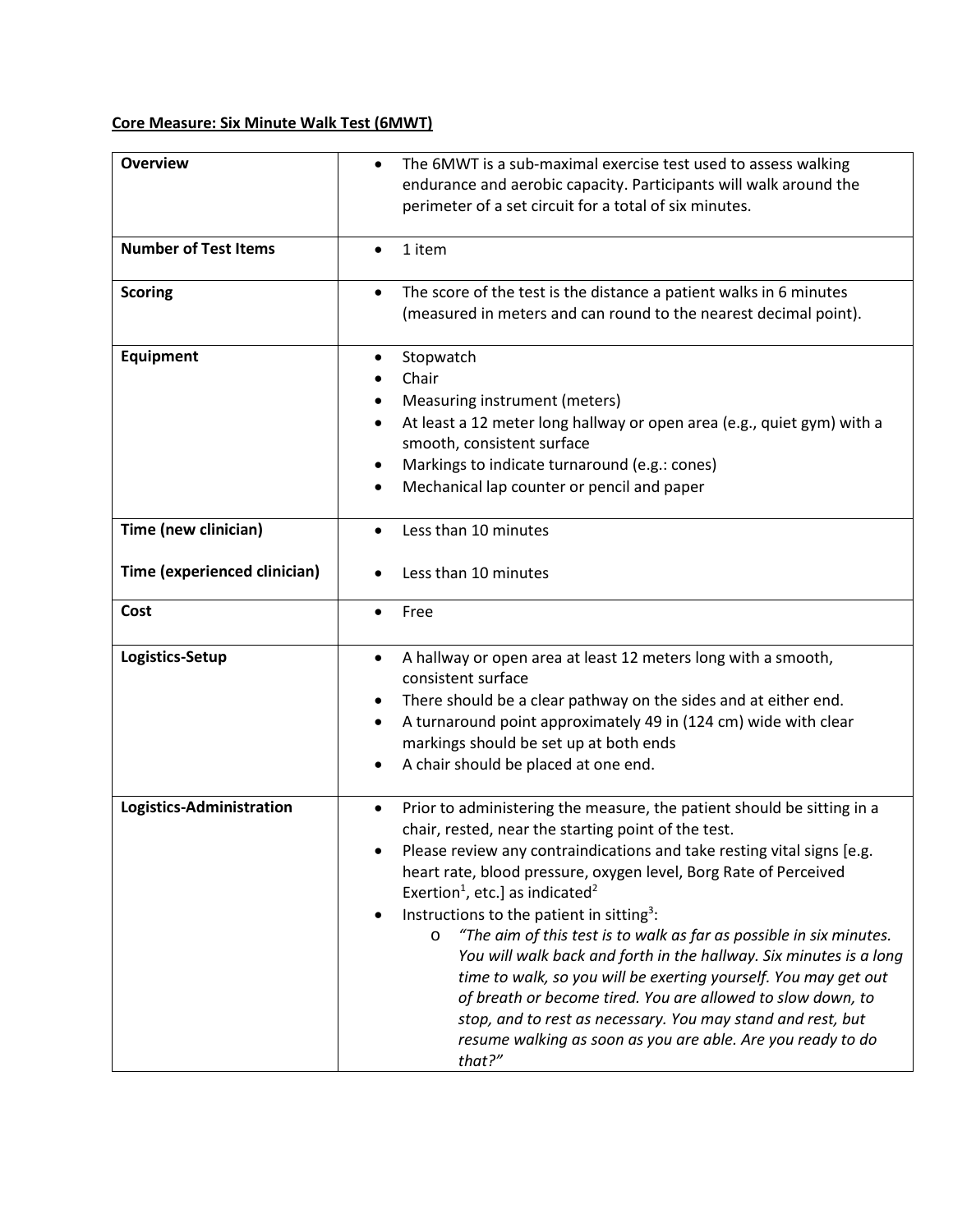|                   | "Walk to the turnaround point at each end. I am going to use<br>$\circ$<br>this counter to keep track of the laps you complete. Remember<br>the aim is to walk as far as possible, but do not run or jog."<br>"Start now or when you are ready."<br>$\circ$<br>Encouragement (eg, "You're doing a good job and you have 5<br>$\circ$<br>minutes left, or "Keep up the good work. You have 4 minutes to<br>go.") is given after each minute of the test; no other<br>communication should occur during the test.<br>The patient may take as many standing rests as they like, but the timer<br>should keep going and record the number of rests taken and the total<br>rest time.<br>Patients may use any assistive device or bracing that they are currently<br>using. The type of device and/or bracing must be documented.<br>When administering the test, do not walk in front of or directly beside<br>the patient, as this may "pace" the patient and influence the speed and<br>distance they walk. Instead, walk at least a half step behind the patient.<br>If a patient requires assistance, only the minimum amount of assistance<br>required for a patient to complete the task should be provided. The<br>level of assistance documented, however, should reflect the greatest<br>amount of assistance provided during the test. For example, if a patient<br>required minimum assistance for the majority of the test but required<br>moderate assistance for stability on one occasion, the patient should be<br>rated as requiring moderate assistance. Assistance should be provided<br>to prevent a fall or collapsing (i.e. knee buckling, trunk collapse, etc).<br>Assistance should not be provided for limb swing, or any other manner<br>in which the assistance is propelling the patient forward.<br>The level of physical assistance documented using an ordinal 7-<br>$\circ$<br>point scale is described below.<br>1 = total assistance [patient performs 0%-24% of task]*<br>2 = maximum assistance [patient performs 25%-49% of task]<br>3 = moderate assistance [patient performs 50%-74% of task]<br>4 = minimum assistance [patient performs 75%-99% of task]<br>5 = supervision [patient requires stand-by or set-up assistance;<br>no physical contact is provided]<br>6 = modified independent [patient requires use of assistive<br>devices or bracing, needs extra time, mild safety issues]<br>$7 = independent$<br>*Note: if your patient requires total assistance, a score of 0<br>should be documented |
|-------------------|--------------------------------------------------------------------------------------------------------------------------------------------------------------------------------------------------------------------------------------------------------------------------------------------------------------------------------------------------------------------------------------------------------------------------------------------------------------------------------------------------------------------------------------------------------------------------------------------------------------------------------------------------------------------------------------------------------------------------------------------------------------------------------------------------------------------------------------------------------------------------------------------------------------------------------------------------------------------------------------------------------------------------------------------------------------------------------------------------------------------------------------------------------------------------------------------------------------------------------------------------------------------------------------------------------------------------------------------------------------------------------------------------------------------------------------------------------------------------------------------------------------------------------------------------------------------------------------------------------------------------------------------------------------------------------------------------------------------------------------------------------------------------------------------------------------------------------------------------------------------------------------------------------------------------------------------------------------------------------------------------------------------------------------------------------------------------------------------------------------------------------------------------------------------------------------------------------------------------------------------------------------------------------------------------------------------------------------------------------------------------------------------------------------------------------------------------------------------------------------------------------------------------------------------------|
| Logistics-Scoring | Distance (in meters) covered in six minutes is calculated by multiplying<br>$\bullet$<br>the number of total laps by 12 meters and adding the distance of the<br>partial lap completed at the time the test ended.<br>If the patient needs to stop and sit prior to the end of the six minutes,<br>the test ends, and the distance ambulated is recorded.<br>Document the distance in meters, the level of assistance, and type of<br>assistive device and/or bracing used.                                                                                                                                                                                                                                                                                                                                                                                                                                                                                                                                                                                                                                                                                                                                                                                                                                                                                                                                                                                                                                                                                                                                                                                                                                                                                                                                                                                                                                                                                                                                                                                                                                                                                                                                                                                                                                                                                                                                                                                                                                                                      |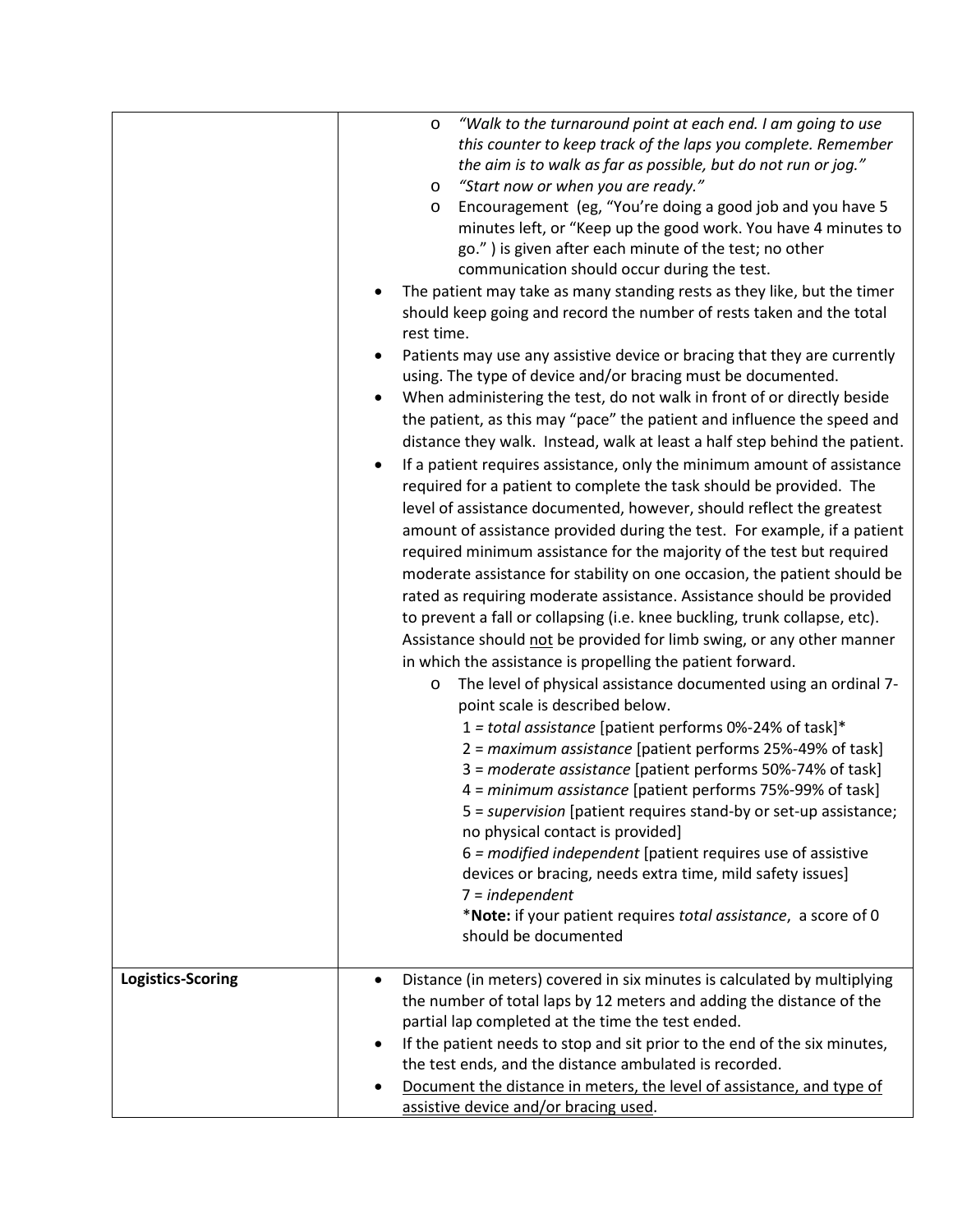|                                             | If a patient requires <i>total assistance</i> or is unable to ambulate at all, a<br>score of 0 meters should be documented.                                                                                                                                                                                                                                                                                                                                                                                                                                                                                                                                                                                                                                                                                                                                                                                                                                                                                                                                                                                                                         |
|---------------------------------------------|-----------------------------------------------------------------------------------------------------------------------------------------------------------------------------------------------------------------------------------------------------------------------------------------------------------------------------------------------------------------------------------------------------------------------------------------------------------------------------------------------------------------------------------------------------------------------------------------------------------------------------------------------------------------------------------------------------------------------------------------------------------------------------------------------------------------------------------------------------------------------------------------------------------------------------------------------------------------------------------------------------------------------------------------------------------------------------------------------------------------------------------------------------|
| <b>Additional</b><br><b>Recommendations</b> | Vital signs (e.g. heart rate, blood pressure, oxygen level, Borg Rate of<br>Perceived Exertion, $1$ etc.) should be assessed pre and post test, as<br>indicated <sup>2</sup><br>Patients should not talk during the test, as this depletes their<br>respiratory reserves. Exceptions to this are if the patient requests to<br>stop the test or needs to report any symptoms (e.g. pain, dizziness).<br>The person administering the test also should not talk, except to<br>provide updates every minute (as described above). Talking during the<br>test can distract the patient and affect their score on the test.<br>For patients who are unable to walk, but have a goal and the capacity to<br>achieve walking, a baseline a score of 0 meters should be documented.<br>To track change, it is recommended that this measure is administered a<br>minimum of two times (admission and discharge), and when feasible,<br>between these periods, under the same test conditions for the patient.<br>Recommend review of this standardized procedure and, on an annual<br>basis, establish consistency within and among raters using the tool. |

## **Common Questions and Variations**

- 1. "My current setting does not have a 12-meter hallway or open area available. What should I do?"
	- a. Length of the track does matter. According to one study, using shorter hallways or "tracks" resulted in patients walking shorter overall distances on the 6MWT compared to when they used longer hallways<sup>4</sup> Therefore, it is recommended that the test be administered consistent with recommendations above.
	- b. If your facility does not have a 12 meter hallway, the test can be administered outside over level ground, free of street crossings.
	- c. If your facility does not have a 12 meter hallway, AND you can't administer the test outside due to safety, weather, unlevel surfaces, etc., the test can still be administered over a shorter track, and a consistent administration procedure should be utilized each time the test is performed. The shorter track distance and any other modifications should be documented and clearly identified as a variation from the standardized procedure detailed above. Be aware that the results may not be comparable to published normative values or appropriate to include in an aggregate analysis. Additionally, the 6MWT may have limited feasibility in certain settings with limited walkway space (hospital room, home environment). Thus, clinicians will need to determine the feasibility and appropriateness of the 6MWT in specific situations. If unable to administer due to limited feasibility, the clinician should document "unable to administer" and provide an explanation in the patient's medical record.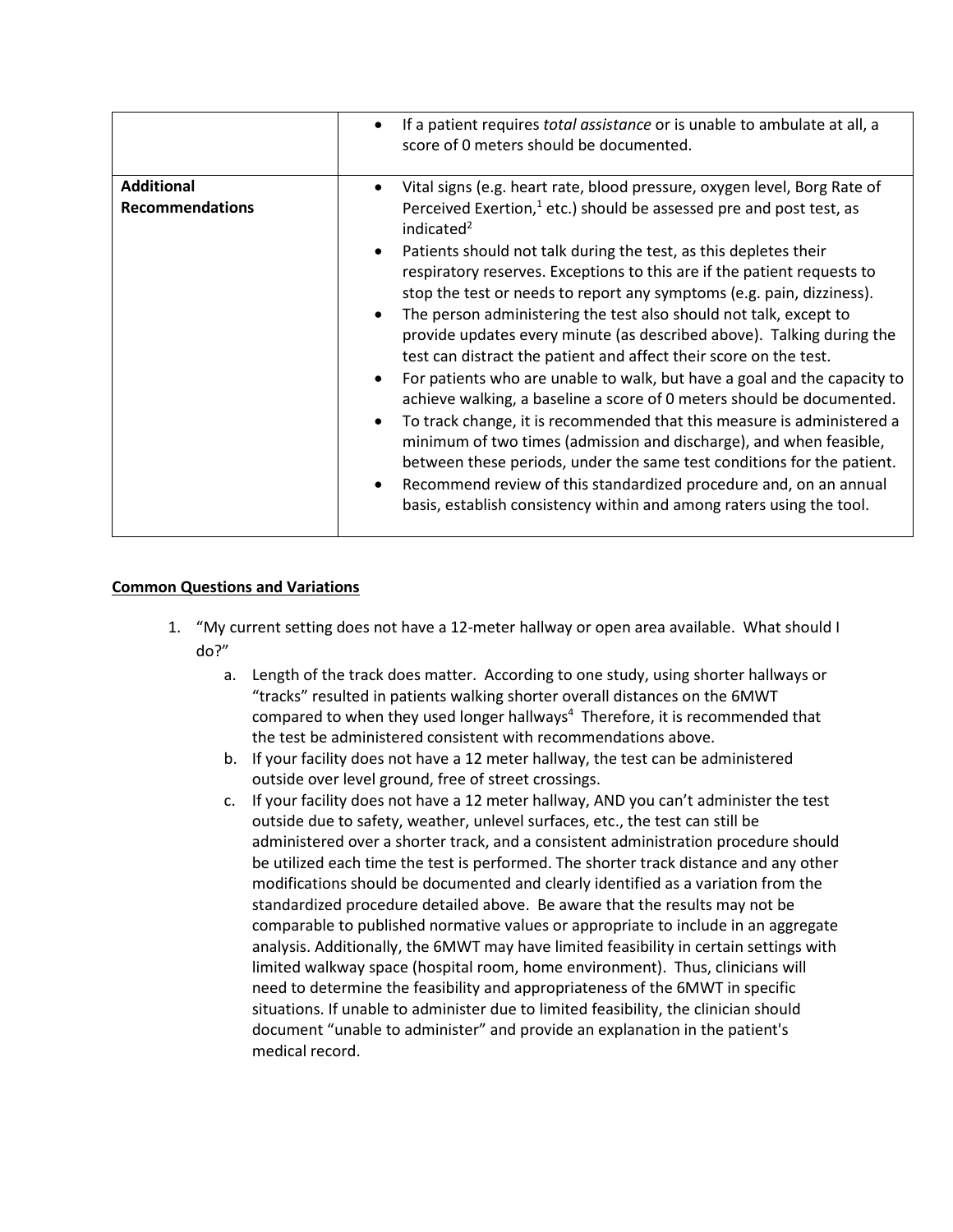- 2. "In my setting the longest area available transitions from laminate flooring to carpet. Is this a problem?"
	- a. Ideally the floor surface would be hard and flat<sup>2</sup> throughout, as well as being the same, however this may not be possible in all settings, particulary in the home. The test should still be administered in the area that you have, and a consistent administration procedure and environment be utilized each time the test is performed. The variation in surface or environment should be documented and clearly identified as a variation from the standardized procedure above. Be aware that the results may not be comparable to published normative values or appropriate to include in an aggregate analysis.
- 3. "My patient requires contact guard assist, can I still administer this measure?"
	- a. Yes, If physical assistance is needed for a patient to complete the 6MWT, please document the distance in meters, the level of assistance provided, and the assistive device or bracing used.
	- b. The level of physical assistance documented using an ordinal 7-point scale is described below.
		- 1 = *total assistance* [patient performs 0%-24% of task]\*
		- 2 = *maximum assistance* [patient performs 25%-49% of task]
		- 3 = *moderate assistance* [patient performs 50%-74% of task]
		- 4 *= minimum assistance* [patient performs 75%-99% of task]

5 = *supervision* [patient requires stand-by or set-up assistance; no physical contact is provided]

6 = *modified independent* [patient requires use of assistive devices or bracing, needs extra time, mild safety issues]

7 = *independent*

\***Note:** if your patient requires *total assistance*, a score of 0 should be documented

- c. It is important to note that the assisted test may not be directly comparable to the distance that patient walks without assistance, and it may not be compared to published normative values.
- 4. "My patient stumbled during the measure and I jumped in to catch them and prevent a fall. How do I score this measure?"
	- a. If the patient is able to resume walking, the trial can continue. The number of times and the distance at which the patient stumbled should be documented.
	- b. The level of physical assistance required should be documented using an ordinal 7 point scale described below.
		- 1 = *total assistance* [patient performs 0%-24% of task]\*
		- 2 = *maximum assistance* [patient performs 25%-49% of task]
		- 3 = *moderate assistance* [patient performs 50%-74% of task]
		- 4 *= minimum assistance* [patient performs 75%-99% of task]

5 = *supervision* [patient requires stand-by or set-up assistance; no physical contact is provided]

6 = *modified independent* [patient requires use of assistive devices or bracing, needs extra time, mild safety issues]

7 = *independent*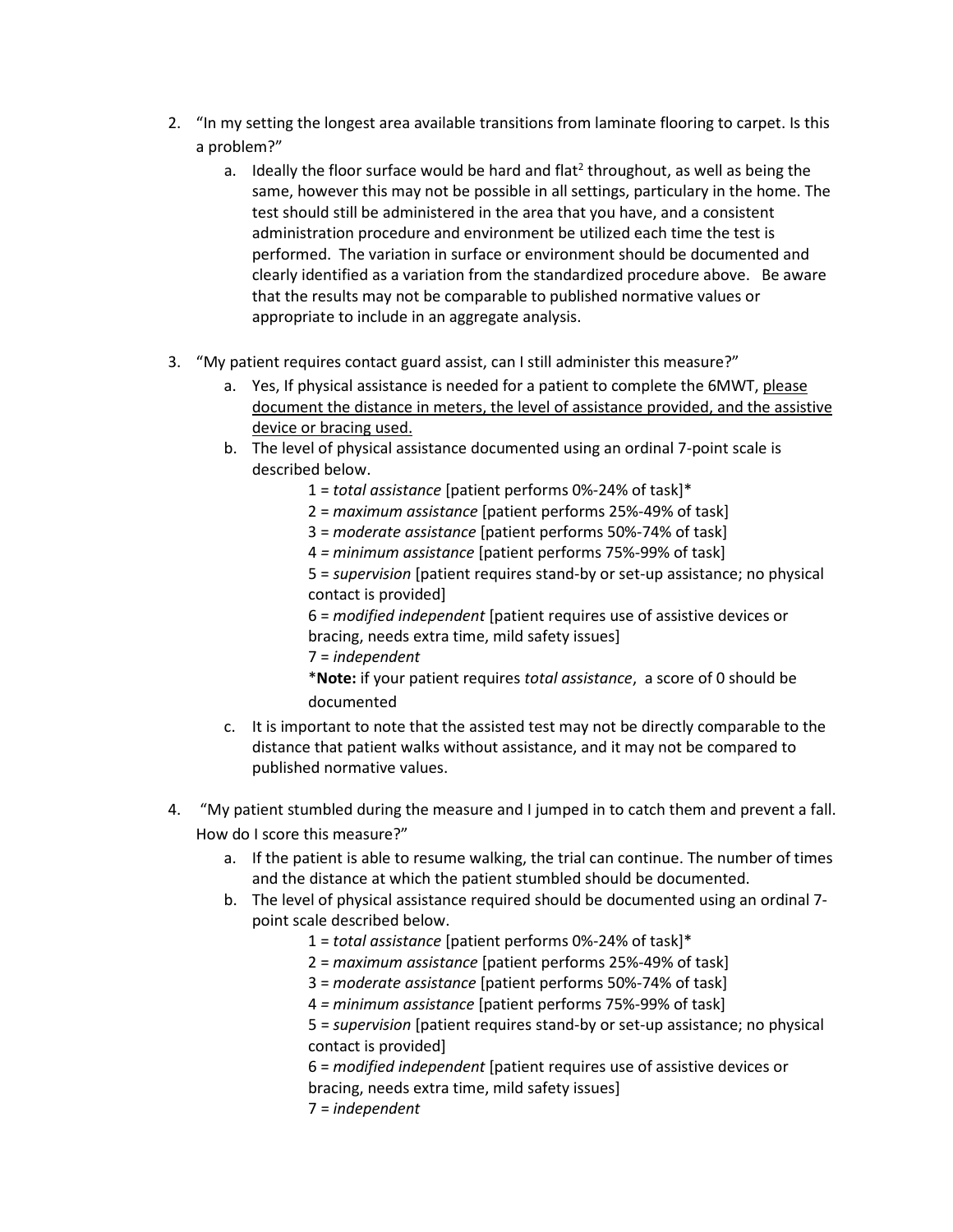\***Note:** if your patient requires *total assistance*, a score of 0 should be documented

- 5. "My patient has impaired cognition and gets distracted during the test, frequently forgetting the intended goal. Can I still administer this measure?"
	- a. Yes. Examiners can use brief verbal, visual, or tactile cues to keep a patient on-task and to remind him/her of the goal, but be consistent (e.g., "Keep going. Walk to the mark."). Document the type and frequency of the required cues.
- 6. "My patient can't walk for 6 consecutive minutes. Why can't I just do the 2 Minute Walk, instead?"
	- a. The good news is that any patient with goals to improve walking distance and capacity can perform the 6MWT. Even if your patient has to end the test well before the 6 minutes are over, he/she can still receive a score (distance walked) on this test. In some cases the score might be just a few meters distance.
	- b. In order to decrease variability in practice and for consistency of measurement across episodes and the continuum of care, the 6MWT is the preferred measure of walking endurance. It is recommended that clinicians use this measure instead of (or in addition to) other measures of walking endurance.
- 7. "My patient needs to stop and sit during the 6MWT. Is it acceptable to keep the clock running while they sit, and then have them stand and continue walking?"
	- a. The test stops when a person needs to sit and rest, and this is the distance recorded. A patient can take as many standing rest breaks as needed, even leaning against a wall, but standard procedure is to stop the test when a person needs to sit because this indicates the true distance the patient can walk. $<sup>2</sup>$ </sup>
- 8. "Can the patient use an assistive device during the test?"
	- a. Yes, the patient can use an assistive device during the test. Recommendations include documenting the assistive device and keeping the assistive device consistent between trials and reassessments.
	- b. Inappropriate assistive devices can have a negative impact on walking speed and therefore reduce the validity of the test. It is likely that the type of assistive device a patient needs may change over time. If/when a different assistive device is indicated, the reason behind a different device choice should be noted.
	- c. If the patient no longer needs the assistive device, or has progressed to a less restrictive device, it would be appropriate to repeat the test with this change in conditions and document this fact.
	- d. It is appropriate to have the patient utilize the assistive device which he/she is most likely to use in his/her own environment.
- 9. "Can the patient use orthoses or bracing during the test?"
	- a. Yes, the patient should wear the walking devices necessary for ambulation (AFO, KAFO, Neuroprostheses, etc). The walking device should be documented and kept consistent between trials and assessments.
	- b. If the patient no longer needs the orthosis which was used in the initial test, it is appropriate to repeat the test without the orthosis and document this fact.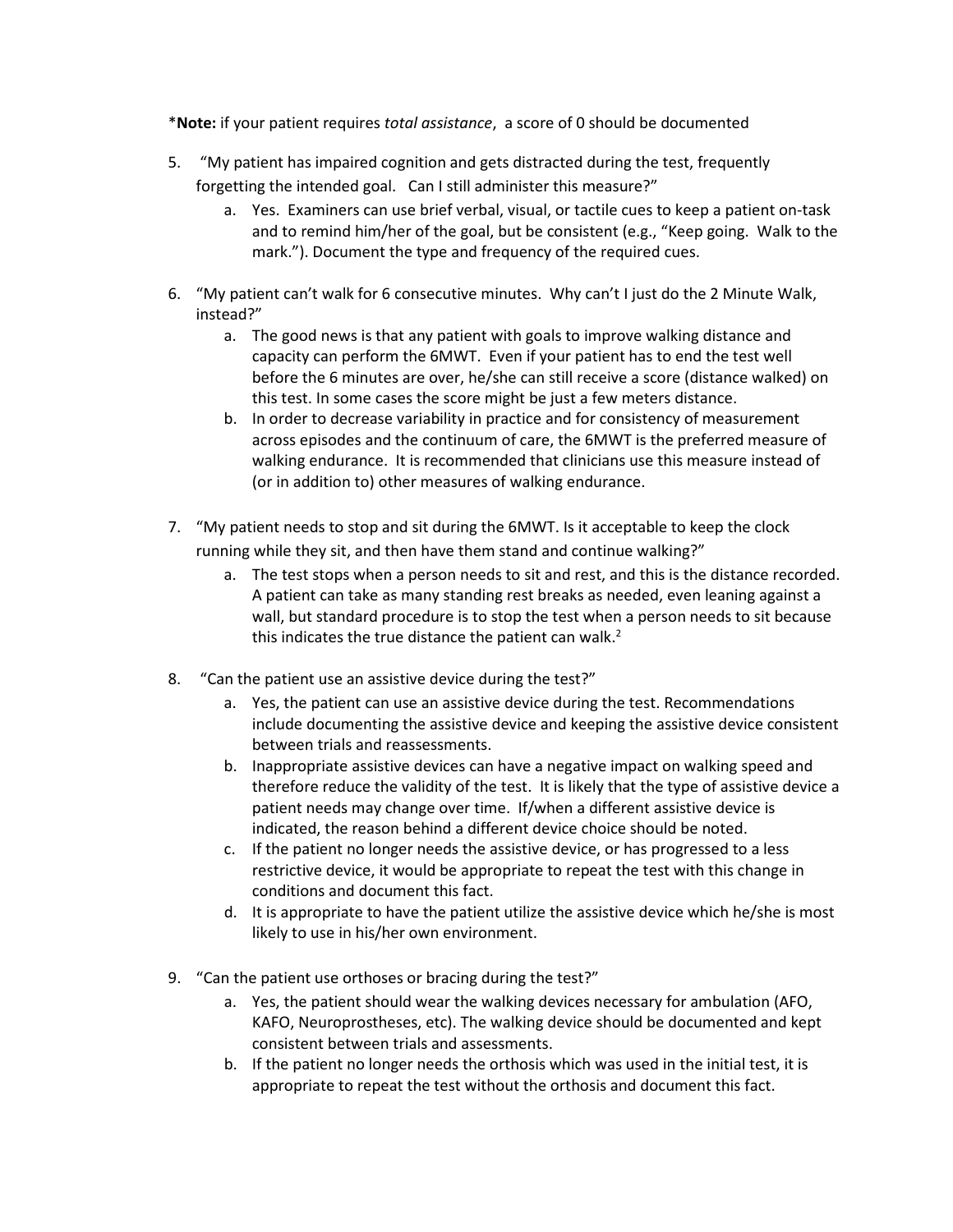- c. It is appropriate to have the patient utilize the orthosis or brace which he/she is most likely to use in his/her own environment.
- 10. "What about monitoring vital signs after the test. Should I check them?"
	- a. It is always good practice to monitor vital signs, particulartly in patients with cardiovascular or pulmonary involvement. Per the American Thoracic Society Guidelines, it is up to the clinican's judgement on which and if vitals should be obtained.2